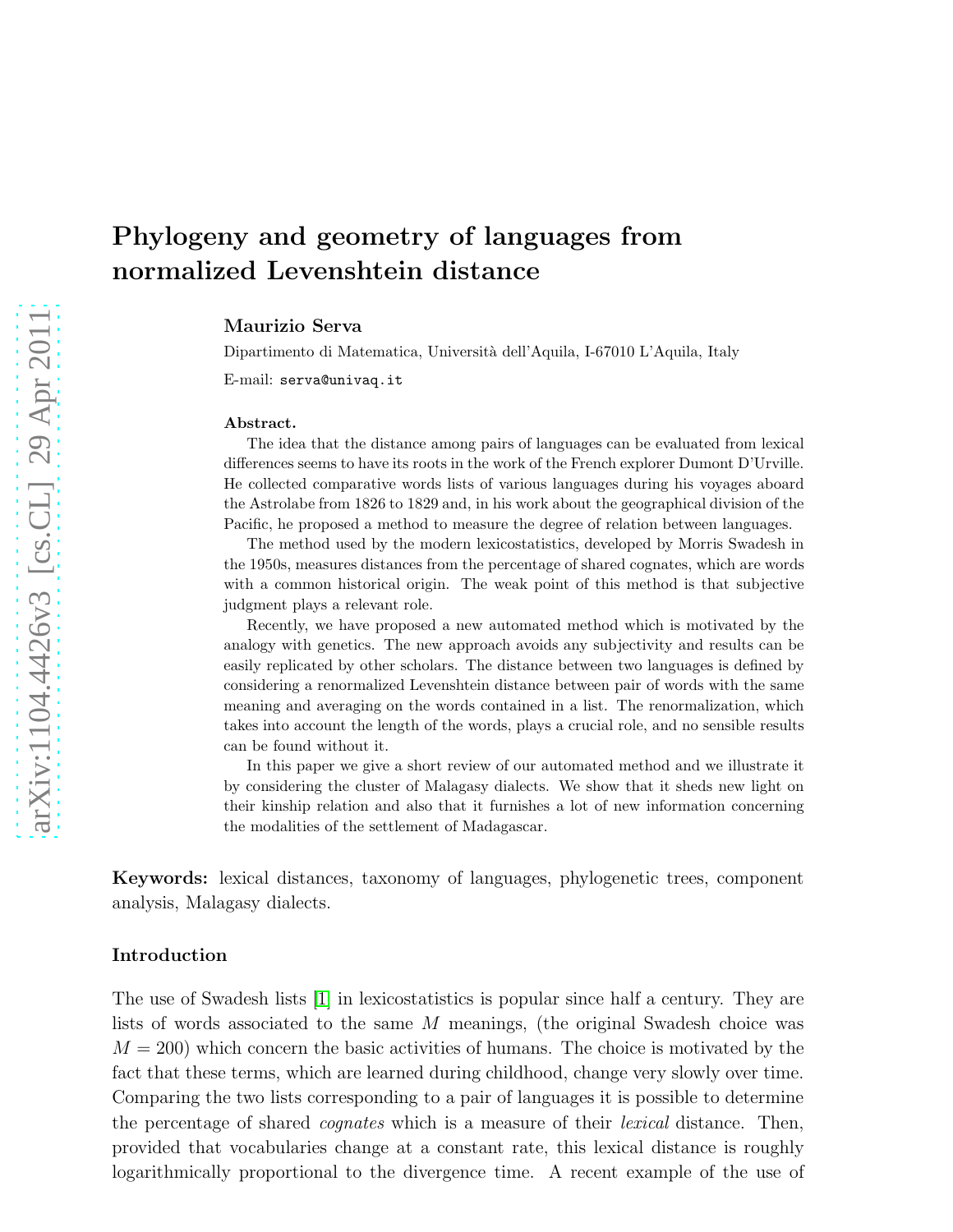Swadesh lists and cognates counting to construct language trees are the studies of Gray and Atkinson [\[2\]](#page-6-1) and Gray and Jordan [\[3\]](#page-6-2).

Cognates are words with a common historical origin, their identification is often a matter of sensibility and personal knowledge. In fact, the task of counting the number of cognate words in the list is far from trivial because cognates do not necessarily look similar. Therefore, subjectivity plays a relevant role. Furthermore, results are often biased since it is easier for European or American scholars to find out those cognates belonging to the western languages. For instance, the Spanish word leche and the Greek word gala are cognates. In fact, leche comes from the Latin lac with genitive form lactis, while the genitive form of gala is galactos. Also the English wheel and the Hindi cakra are cognates. These two identifications were possible because of our historical records, hardly they could have been possible for languages, let's say, of Australia.

The idea of measuring relationships among languages using vocabulary is much older than lexicostatistics and it seems to have its roots in the work of the French explorer Dumont D'Urville. He collected comparative word lists of various languages during his voyages aboard the Astrolabe from 1826 to 1829 and, in his work about the geographical division of the Pacific [\[4\]](#page-6-3), he proposed a method to measure the degree of relation among languages. He used a core vocabulary of 115 terms which, impressively, contains almost all the meanings of the 100-items lists of Swadesh. Then, he assigned a distance from 0 to 1 to any pair of words with the same meaning and finally he was able to determine the degree of relation between any pair of languages.

Our automated method [\[5,](#page-6-4) [6\]](#page-6-5) has some advantages: the first is that, at variance with previous approaches, it avoids subjectivity, the second is that results can be replicated by other scholars assuming that the database is the same, the third is that it is not requested a specific expertize in linguistic, and the last, but surely not the least, is that it allows for a rapid comparison of a very large number of languages. For any language we write down a Swadesh list, then we compare words with same meaning belonging to different languages only considering orthographic differences. This may appear reductive since words may look similar by chance, while cognate words may have a completely different orthography, but we will try to convince the reader that indeed this is a simpler, more objective and more efficient choice with respect to the traditional lexicostatistics approach. This method is motivated by the analogy with genetics: the vocabulary has the role of DNA and the comparison is simply made by measuring the differences between the DNA of the two languages.

If a family of languages is considered, all the information is encoded in a matrix whose entries are the pairwise lexical distances, nevertheless, this information is not manifest and it has to be extracted. The typical approach to this problem is to transform the matrix information in a phylogenetic tree. Nevertheless, the tree encodes only the information concerning the vertical transmission between languages. Therefore, we also propose a complementary geometrical approach which transfers the matrix information into languages positions in a n-dimensional euclidean space and which also takes into account the horizontal transmission. The method is tested against the cluster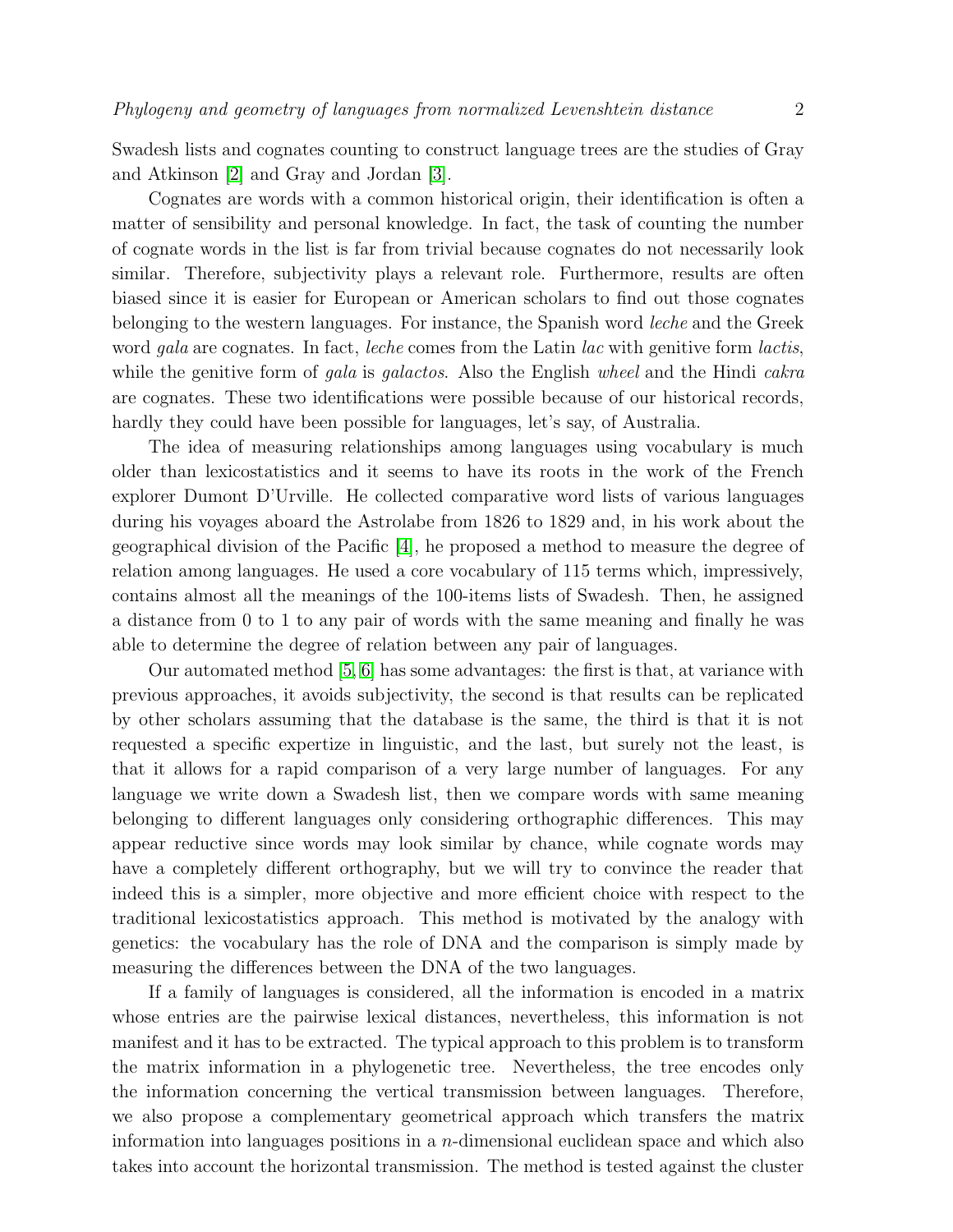of Malagasy dialects and it shows to be able find out new important aspects of their internal organization and about their origin.

#### Lexical distances

In order to describe our method, we start by our definition of lexical distance between two words, which is a variant of the Levenshtein distance [\[7\]](#page-6-6). The Levenshtein distance is simply the minimum number of insertions, deletions, or substitutions of a single character needed to transform one word into the other. Our distance is obtained by a renormalization.

More precisely, given two words  $\omega_1$  and  $\omega_2$ , their distance  $d(\omega_1, \omega_2)$  is defined as

$$
d(\omega_1, \omega_2) = \frac{d_L(\omega_1, \omega_2)}{l(\omega_1, \omega_2)}
$$
\n(1)

where  $d_L(\omega_1, \omega_2)$  is their standard Levenshtein distance and  $l(\omega_1, \omega_2)$  is the number of characters of the longer of the two words  $\omega_1$  and  $\omega_2$ . Therefore, the distance can take any value between 0 and 1.

The reason of the renormalization can be understood by the following example. Consider the case of two words with the same length in which a single substitution transforms one word into the other. If they are short, let's say 2 characters, they are very different. On the contrary, if they are long, let's say 8 characters, it is reasonable to say that they are very similar. Without renormalization, their distance would be the same, equal to 1, regardless of their length. Instead, introducing the normalization factor, in the first case the distance is  $\frac{1}{2}$ , whereas in the second, it is much smaller and equal to  $\frac{1}{8}$ .

We use distance between pairs of words, as defined above, to construct the lexical distances of languages. For any language we prepare a list of words associated to the same M meanings (we adopt the original Swadesh choice of  $M = 200$ ).

Assume that the number of languages is N and any language in the group is labeled by a Greek letter (say  $\alpha$ ) and any word of that language by  $\alpha_i$  with  $1 \leq i \leq M$ . The same index i corresponds to the same meaning in all languages i.e., two words  $\alpha_i$  and  $\beta_j$  in the languages  $\alpha$  and  $\beta$  have the same meaning if  $i = j$ .

The lexical distance between two languages is then defined as

$$
D(\alpha, \beta) = \frac{1}{M} \sum_{i=1}^{M} d(\alpha_i, \beta_i)
$$
\n(2)

It can be seen that  $D(\alpha, \beta)$  is always in the interval [0,1] and obviously  $D(\alpha, \alpha) = 0$ .

The result of the analysis described above is a  $N \times N$  upper triangular matrix whose entries are the  $N(N-1)/2$  non-trivial lexical distances  $D(\alpha, \beta)$  between all pairs of languages.

It is important to notice that although the matrix of distances encodes all the information concerning relationships among the N languages, this information is not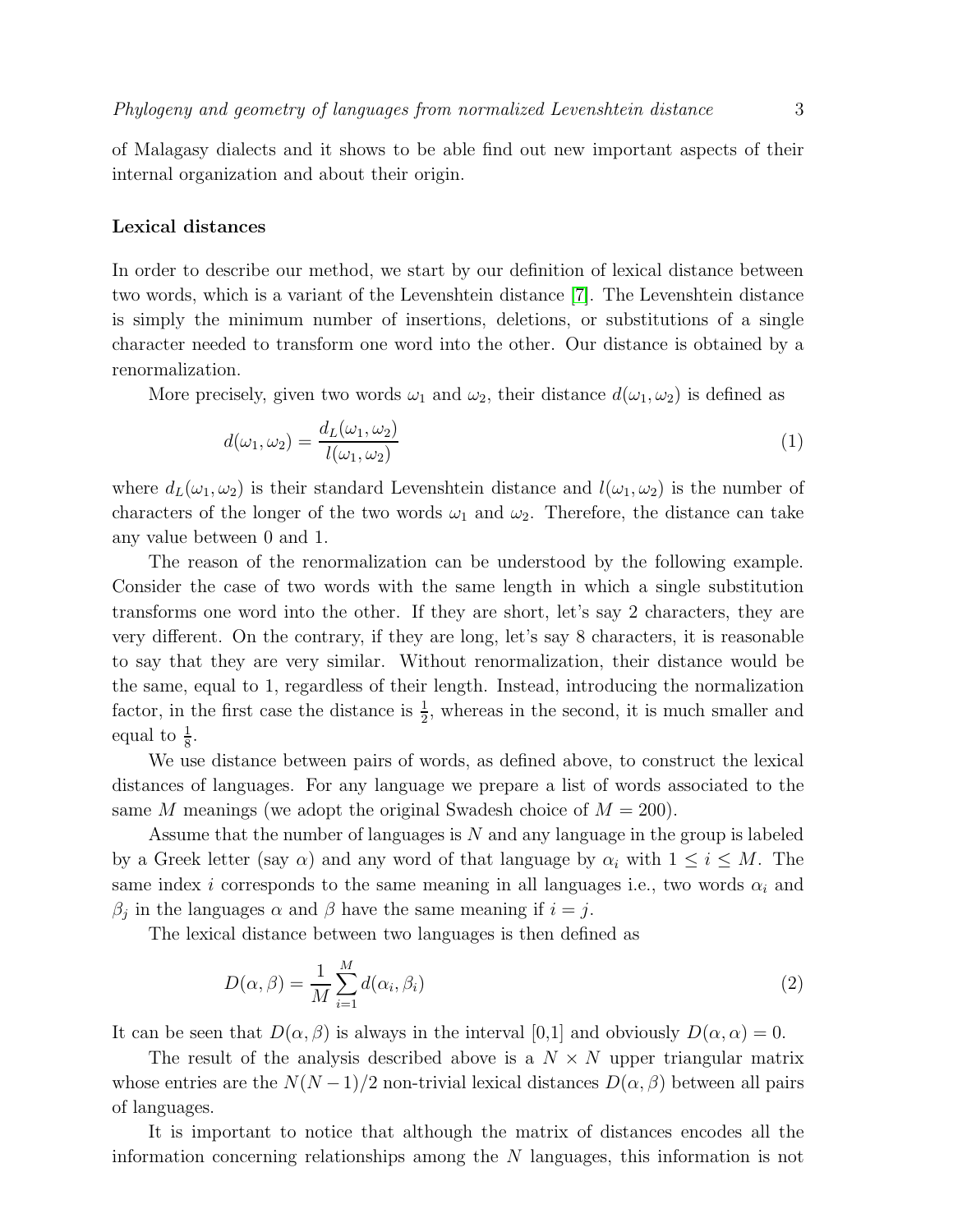manifest and it has to be extracted. The typical approach to this problem is to transform the matrix in a phylogenetic tree.

Nevertheless, in this transformation, part of the information may be lost because transfer among languages is not exclusively vertical (as in mtDNA transmission from mother to child) but it also can be horizontal (borrowings and, in extreme cases, creolization).

Another approach is the geometric one that results from Structural Component Analysis (SCA) that we have recently proposed [\[8\]](#page-6-7). This approach encodes the matrix information into the positions of the languages in a *n*-dimensional space. For large  $n$ one recovers all the matrix content, but a low dimensionality, typically  $n=2$  or  $n=3$ , is sufficient to grasp all the relevant information.

Other methods can be used for specific purposes (see [\[9,](#page-6-8) [10,](#page-6-9) [11,](#page-6-10) [12\]](#page-6-11)) and other information can be extracted by the matrix combining different approaches and/or comparing with other information sources as, for example, the matrix of geographical distances between the homelands of languages [\[15\]](#page-6-12).

We would like also to mention that the method described here was later used and developed by another large group of scholars [\[13\]](#page-6-13). They placed the method at the core of an ambitious project, the ASJP (The Automated Similarity Judgment Program) whose aim, in the words of its proponents, is "achieving a computerized lexicostatistics analysis of ideally all the world's languages".

### Malagasy dialects

We demonstrate now the method by applying it to the Malagasy dialects which are regional variants of the same language of Indonesian origin. Indeed, the nearest relative is Maanyan which is spoken by a Dayak community in Borneo [\[17,](#page-6-14) [18\]](#page-6-15). A relevant contribution also comes from loanwords of other Indonesian languages as Malay [\[19\]](#page-6-16) and also African ones [\[20\]](#page-6-17).

The vocabulary was collected by the author with the invaluable help of Joselinà Soafara Néré at the beginning of 2010. The dataset, which can be found in  $[14]$ , consists of 200 words Swadesh lists for 23 dialects of Malagasy from all the areas of the island. Since the number of dialects is  $N=23$ , the output of our method is a matrix with  $N(N-1)/2 = 253$  non-trivial entries representing all the possible lexical distances among dialects.

The information concerning the vertical transmission of vocabulary from the proto-Malagasy to the contemporary dialects can be extracted by a phylogenetic approach. There are various possible choices for the algorithm for the reconstruction of the family tree (see [\[15\]](#page-6-12) for a discussion of this point), we show in Fig. 1 the output of the Unweighted Pair Group Method Average (UPGMA). The input data for the UPGMA tree are the pairwise separation times obtained from the lexical distances by means of a simple logarithmic rule  $([5, 6])$  $([5, 6])$  $([5, 6])$  $([5, 6])$ . The absolute time-scale is calibrated by the results of the SCA analysis, which indicate a separation date A.D. 650 as it will be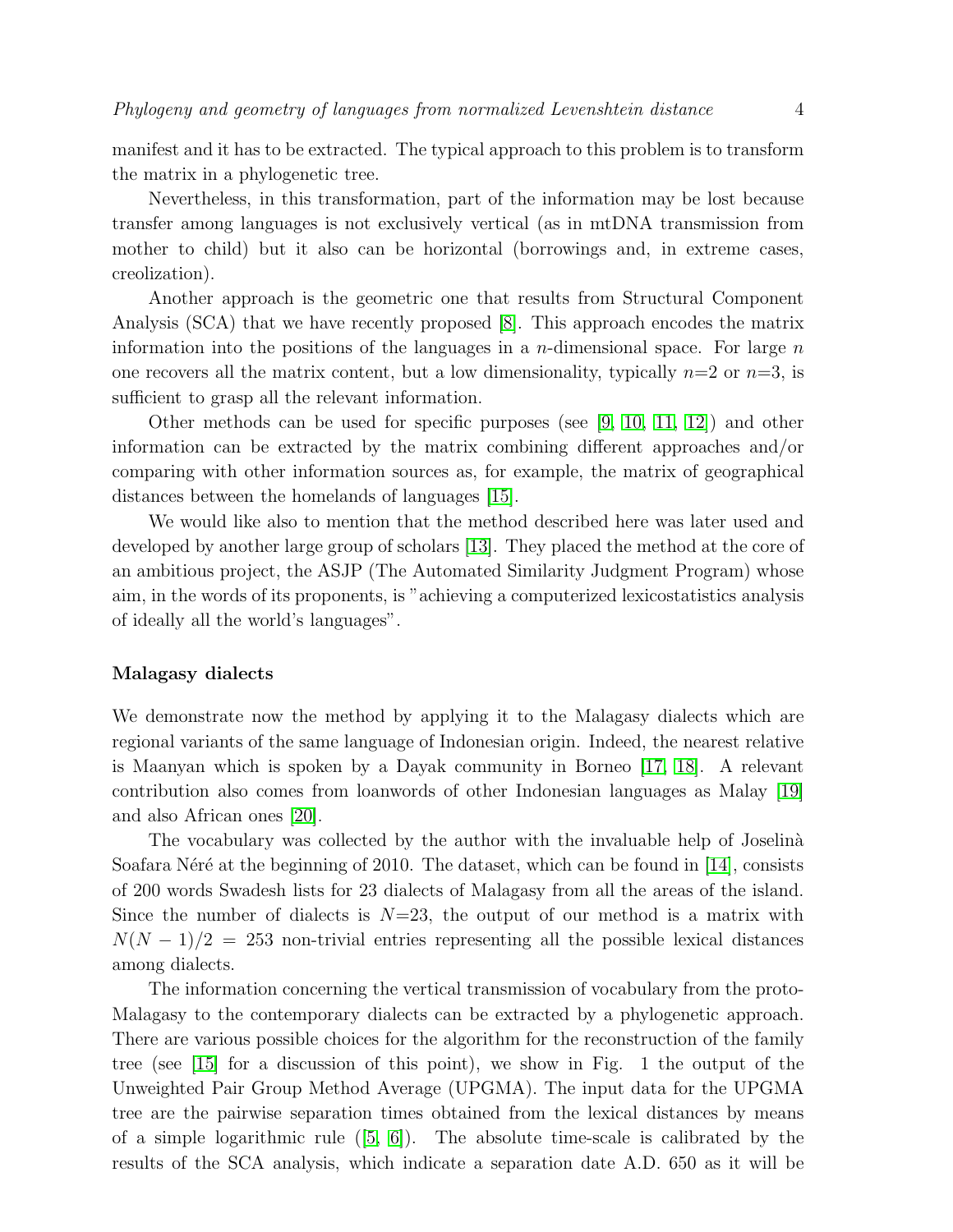explained later. The phylogenetic tree in Fig. 1 interestingly shows a main partition of Malagasy dialects in two main branches (east-center-north and south-west) at variance with previous studies which gave a different partitioning [\[21\]](#page-6-19) (indeed, the results in [21] coincide with ours if a correct phylogeny is applied, see [\[15\]](#page-6-12) for a discussion of this point.) Then, each of two branches splits, in turn, in two sub-branches whose leaves are associated to different colors. In order to demonstrate the strict correspondence of this cladistic with the geography, we display a map of Madagascar (Fig. 2) where the locations of the 23 dialects are indicated with the same colors of the leaves in Fig. 1.

Trees are ubiquitous in representations of languages taxonomies, nevertheless, they fail to reveal all the information contained in the matrix of lexical distances. The reason is that the simple relation of ancestry, which is the single principle behind a branching family tree model, cannot account for the complex interactions among dialects in real time. Structural Component Analysis (SCA) represents the relationships among different languages as positions in a n-dimensional euclidean space (see [\[8\]](#page-6-7) for a description of the method). For a large number  $n$  of dimensions all the information of the matrix is recovered, nevertheless, a low dimension  $(n=2 \text{ or } n=3)$  is usually sufficient.

In the case of Malagasy dialects, it happens that they belong to the same plane and therefore a dimension  $n=2$  is already enough. If one also considers an external language, as for example Malay and Maanyan (which, as Malagasy, belong to the Austronesian family), one finds that they stay on a different plane and, therefore, the minimum dimension for a complete description is  $n=3$ . In order to make this comparison it was necessary to compute the lexical distances between all the 23 Malagasy dialects and the two Indonesian languages. The main source for Malay and Maanyan vocabularies was [\[16\]](#page-6-20), implemented and corrected by the authors (our database can be consulted at [\[14\]](#page-6-18)). Any of the points in the 3-dimensional space can be individuated by its radial and angular coordinates. In Fig. 3 we plot the zenith angle  $\theta$  and azimuth angle  $\varphi$  in the the two cases:  $23$  dialects + Maanyan and  $23$  dialects + Malay. The angles clustering in Fig. 3 confirms the 4-partitions of Malagasy dialects and, in particular, it confirms the relative isolation of the Antandroy variant (yellow) which, nevertheless, belongs to the same plane of the other Malagasy dialects, at variance with Malay and Maanyan.

It is worth to mention that the distribution of the dialects along the radial direction is remarkably heterogeneous indicating that the rate of changes in the vocabulary was anything but stable over time. While the angular distribution gives informations concerning the proximity of languages and the clustering of the family, the radial distribution gives information about the date in which the divergence of dialects started. In fact, the variance of the radial distribution is proportional to the time lag from the breaking of the unity of the proto-language [\[8,](#page-6-7) [15\]](#page-6-12). If the method is applied to our data, it gives a lag of about 1350 years. Presumably, the beginning of divergence coincided with the colonization event, therefore, the variance gives the date 650 A.D. for the landing of the Indonesian seafarers, a result which agrees with the date proposed by other scholars as Adelaar [\[18,](#page-6-15) [19\]](#page-6-16).

Finally, we plotted the distances of Malagasy dialects from Maanyan and Malay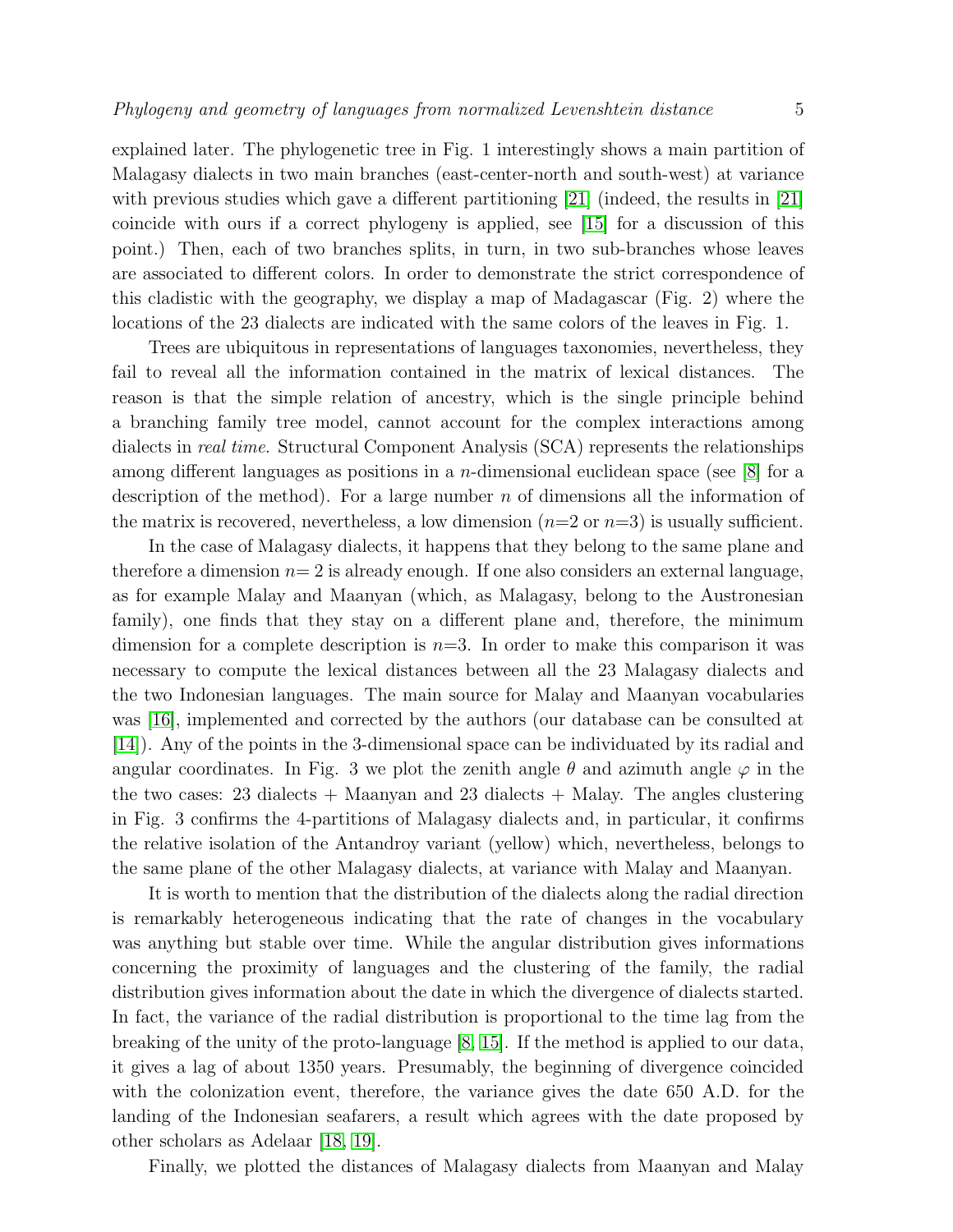and we have shown them in Fig. 4. We observe that some dialects (Antananarivo, Fianarantsoa, Manajary, Manakara) have a smaller distance both from Maanyan and Malay. This suggests a scenario according to which there was a migration on the highlands of Madagascar (Betsileo and Imerina regions) shortly after the landing on the south-east coast (Manakara, Manajary). The same indication for a south-east landing comes from the fact that linguistic diversity is higher in that region (see [\[15\]](#page-6-12)). Furthermore, these findings are supported by information concerning geography, in fact, an oceanic current from Indonesia links the Sunda strait with the south-east coast of Madagascar [\[15\]](#page-6-12).

#### Discussion and outlook

The method that we have presented has many advantages as rapidity, objectivity and reproducibility, nevertheless, we think that the main progress is that it can be used in a kind of blind mode. In this way, it is possible to avoid errors which may arise from preconceptions which may influence the results of more traditional and subjective approaches.

We applied to Malagasy dialects, and we found a consistent new representation of their phylogeny. We also found a date (650 A.D.) and a place (south-east coast) for the founding event.

Concerning Madagascar, a still unexplained mystery about the migration from Indonesia is that the closest language to Malagasy is Maanyan which is spoken by an ethnic group of Bornean Dayaks. The problem is that it is unlikely that the Dayaks headed the spectacular migration from Kalimantan to Madagascar, since they are forest dwellers with river navigation skills only. We plan to investigate this mystery comparing, by our method, Malagasy dialects with various Indonesian languages.

#### Acknowledgments

The ideas and the methods presented here are mostly the fruit of joint work with Filippo Petroni, while important developments have been obtained in collaboration with Philippe Blanchard, Dimitri Volchenkov and Sören Wichmann. We warmly thank Daniel Gandolfo, Eric W. Holman, Armando G. M. Neves and Michele Pasquini for helpful discussions. We also thank Joselinà Soafara Néré for her invaluable help in the collection of the Malagasy word lists.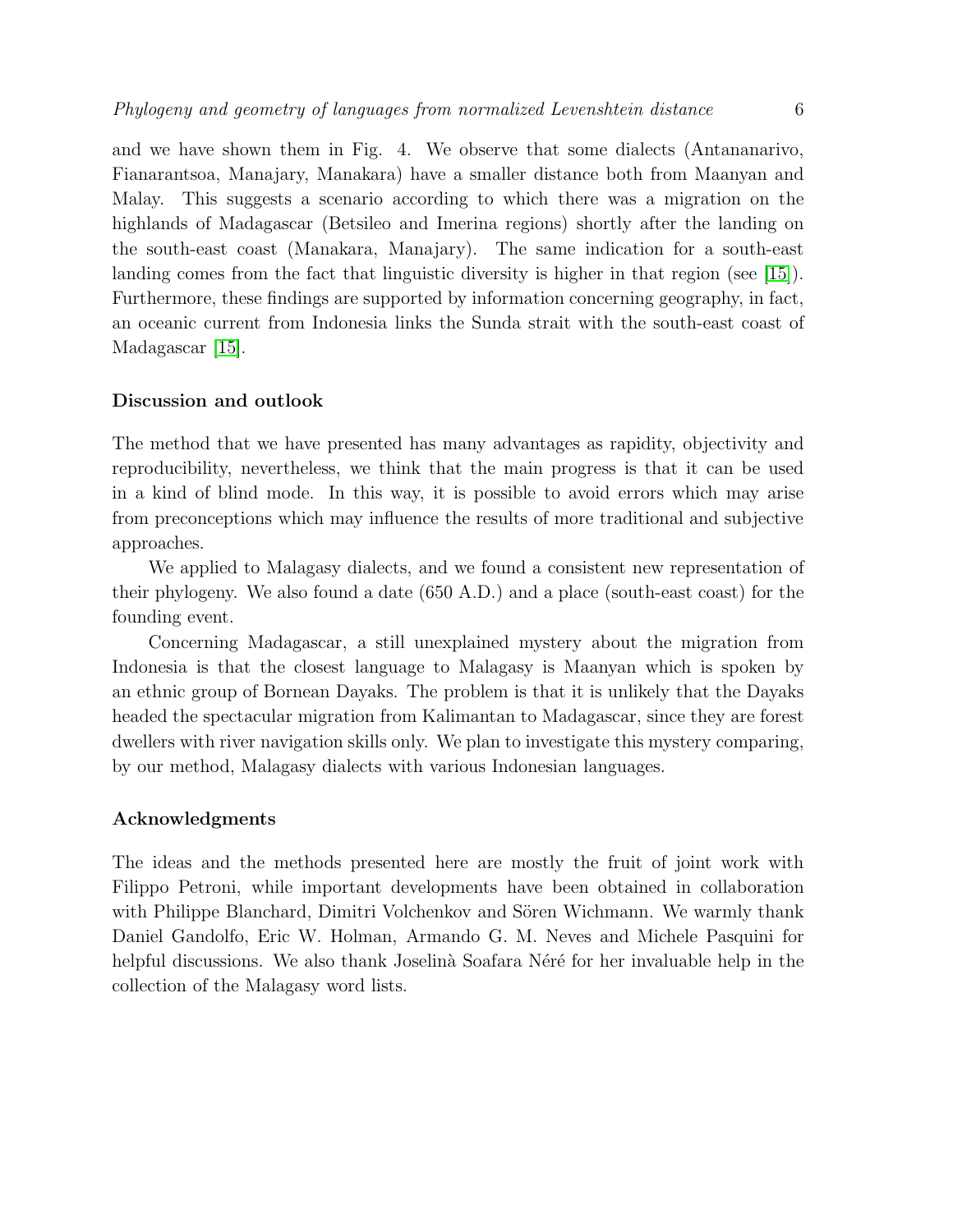## <span id="page-6-0"></span>References

- <span id="page-6-1"></span>[1] M. Swadesh, *Lexico-statistic dating of prehistoric ethnic contacts.* Proceedings American Philosophical Society, 96, (1952), 452-463.
- <span id="page-6-2"></span>[2] R. D. Gray and Q. D. Atkinson, *Language-tree divergence times support the Anatolian theory of Indo-European origin.* Nature 426, (2003), 435-439
- <span id="page-6-3"></span>[3] R. D. Gray and F. M, Jordan, *Language trees support the express-train sequence of Austronesian expansion.* Nature 405, (2000), 1052-1055.
- <span id="page-6-4"></span>[4] D. D'Urville, *Sur les îles du Grand Océan*, Bulletin de la Société de Géographie 17, (1832), 1-21.
- <span id="page-6-5"></span>[5] M. Serva and F. Petroni, *Indo-European languages tree by Levenshtein distance.* EuroPhysics Letters 81, (2008), 68005.
- <span id="page-6-6"></span>[6] F. Petroni and M. Serva, *Languages distance and tree reconstruction.* Journal of Statistical Mechanics: theory and experiment, (2008), P08012.
- <span id="page-6-7"></span>[7] V. I. Levenshtein, *Binary codes capable of correcting deletions, insertions and reversals.* Soviet Physics Doklady 10, 707 (1966).
- <span id="page-6-8"></span>[8] Ph. Blanchard, F. Petroni, M. Serva and D. Volchenkov, *Geometric representations of language taxonomies.* Computer Speech and Language 25, (2011), 679-699.
- <span id="page-6-9"></span>[9] F. Petroni and M. Serva, *Lexical evolution rates by automated stability measure.* Journal of Statistical Mechanics: Theory and Experiment, (2010), P03015, (10 pages).
- <span id="page-6-10"></span>[10] F. Petroni and M. Serva, *Measures of lexical distance between languages.* Physica A 389, (2010), 2280-2283.
- <span id="page-6-11"></span>[11] F. Petroni and M. Serva, *Automated word stability and language phylogeny.* Journal of Quantitative Linguistics 18, (2011), 53-62.
- <span id="page-6-13"></span>[12] L. Prignano and M. Serva, *Genealogical trees from genetic distances.* European Physical Journal B 69, (2009), 455463.
- [13] S. Wichmann, A. M¨uller, V. Velupillai, C. H. Brown, E. W. Holman, P. Brown, S. Sauppe, O. Belyaev, M. Urban, Z. Molochieva, A. Wett, D. Bakker, J-M. List, D. Egorov, R. Mailhammer, D. Beck and H. Geyer, *The ASJP Database*, (version 13, 2010). http://email.eva.mpg.de/∼[wichmann/languages.htm.](http://email.eva.mpg.de/~wichmann/languages.htm)
- <span id="page-6-18"></span><span id="page-6-12"></span>[14] M. Serva and F. Petroni, *Malagasy and related languages.* (Database updated in 2011). http://univaq.it/∼[serva/languages/languages.html.](http://univaq.it/~serva/languages/languages.html)
- <span id="page-6-20"></span>[15] M. Serva, F. Petroni, D. Volchenkov and S. Wichmann, *Malagasy dialects and the peopling of Madagascar.* Journal of the Royal Society Interface (submitted). [http://arxiv.org/pdf/1102.2180.](http://arxiv.org/pdf/1102.2180)
- [16] S. J. Greenhill, R. Blust, and R.D. Gray, *The Austronesian Basic Vocabulary Database.* [http://language.psy.auckland.ac.nz/austronesian\)](http://language.psy.auckland.ac.nz/austronesian).
- <span id="page-6-15"></span><span id="page-6-14"></span>[17] O. C. Dahl, *Malgache et Maanjan: une comparaison linguistique*. Oslo: Egede Instituttet (1951).
- [18] A. Adelaar, *Borneo as a Cross-Roads for Comparative Austronesian Linguistics.* In *The Austronesians in history.* J. F. Bellwood, and D. Tryon editors, 75-95 (1995). Australian National University, ANU E Press.
- <span id="page-6-17"></span><span id="page-6-16"></span>[19] A. Adelaar, *Loanwords in Malagasy.* In *Loanwords in the World's Languages: A Comparative Handbook,* M. Haspelmath and U. Tadmor editors, 717-746 (2009). Berlin: De Gruyter Mouton.
- [20] R. M. Blench and M. Walsh, *Faunal names in Malagasy: their etymologies and implications for the prehistory of the East African Coast.* In *Eleventh International Conference on Austronesian Linguistics* (11 ICAL), Aussois, France, (2009).
- <span id="page-6-19"></span>[21] P. V´erin, C.P. Kottak and P. Gorlin, *The glottochronology of Malagasy speech communities.* Oceanic Linguistics 8, 26-83 (1969).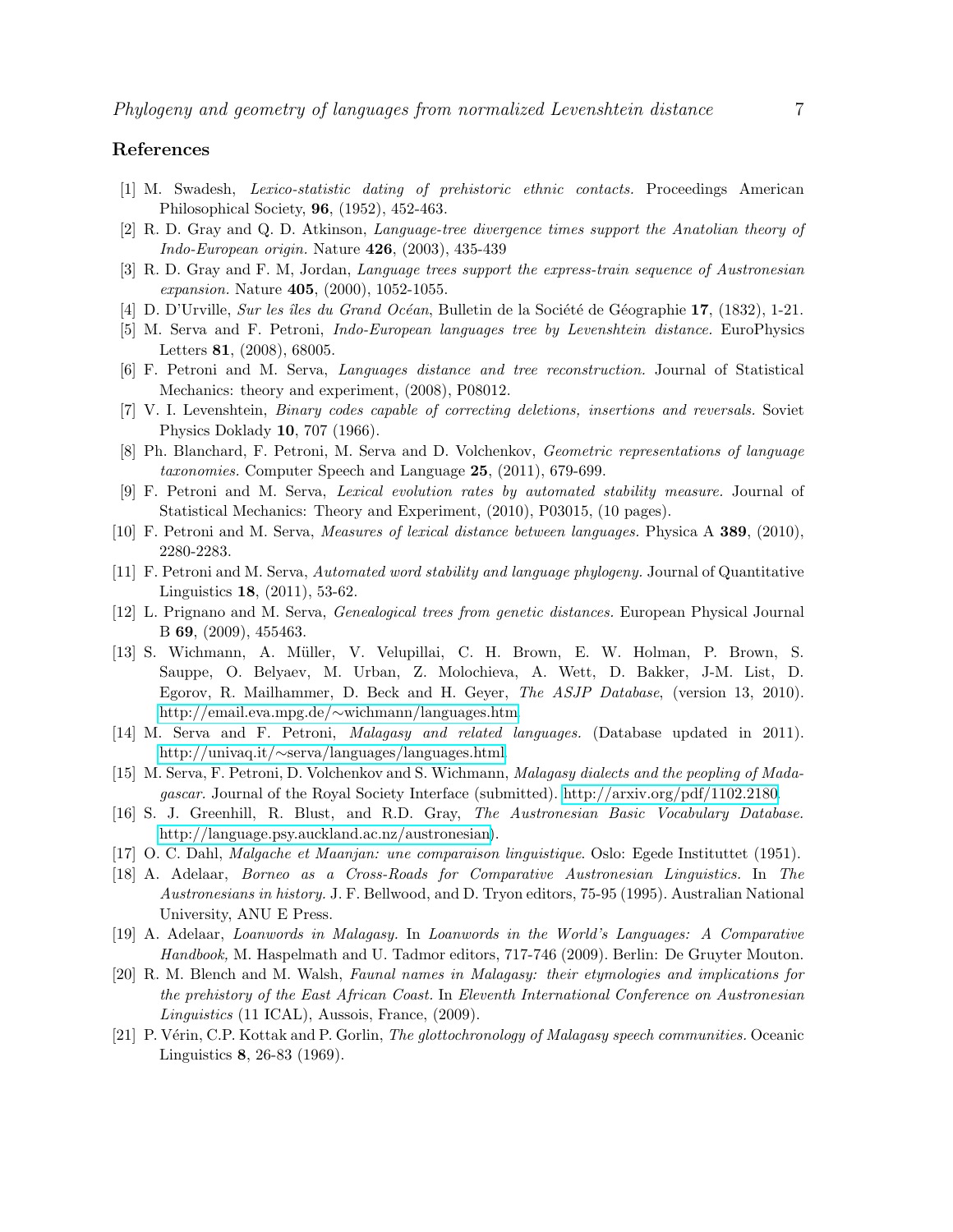

Figure 1. Phylogenetic tree of 23 Malagasy dialects realized by Unweighted Pair Group Method Average (UPGMA). The phylogenetic tree shows a main partition of the Malagasy dialects into four main groups associated to different colors. The strict correspondence of this cladistic with the geography can be appreciate by comparison with Fig. 2.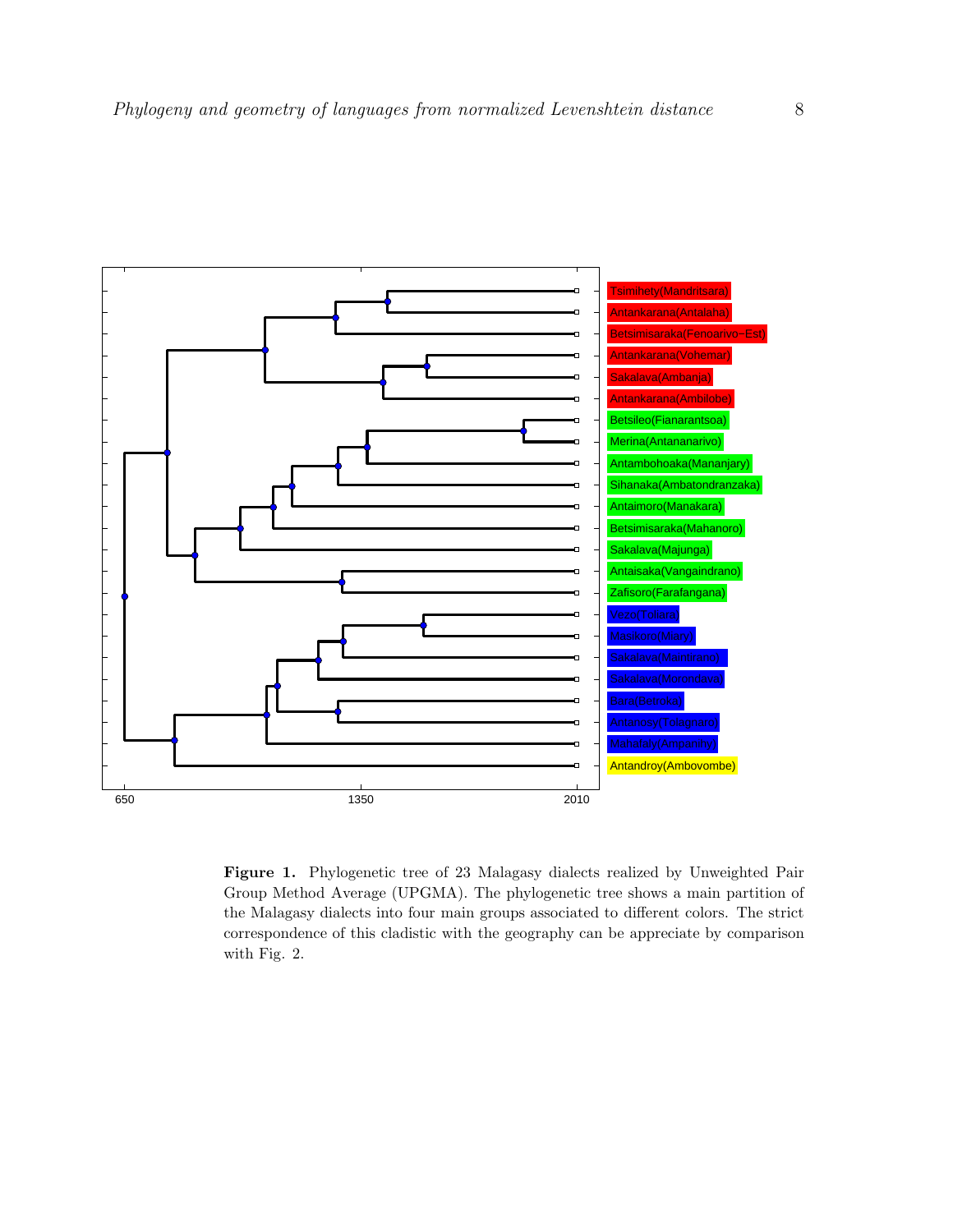

Figure 2. Geography of Malagasy dialects. The locations of the 23 dialects are indicated with the same colors of Fig. 1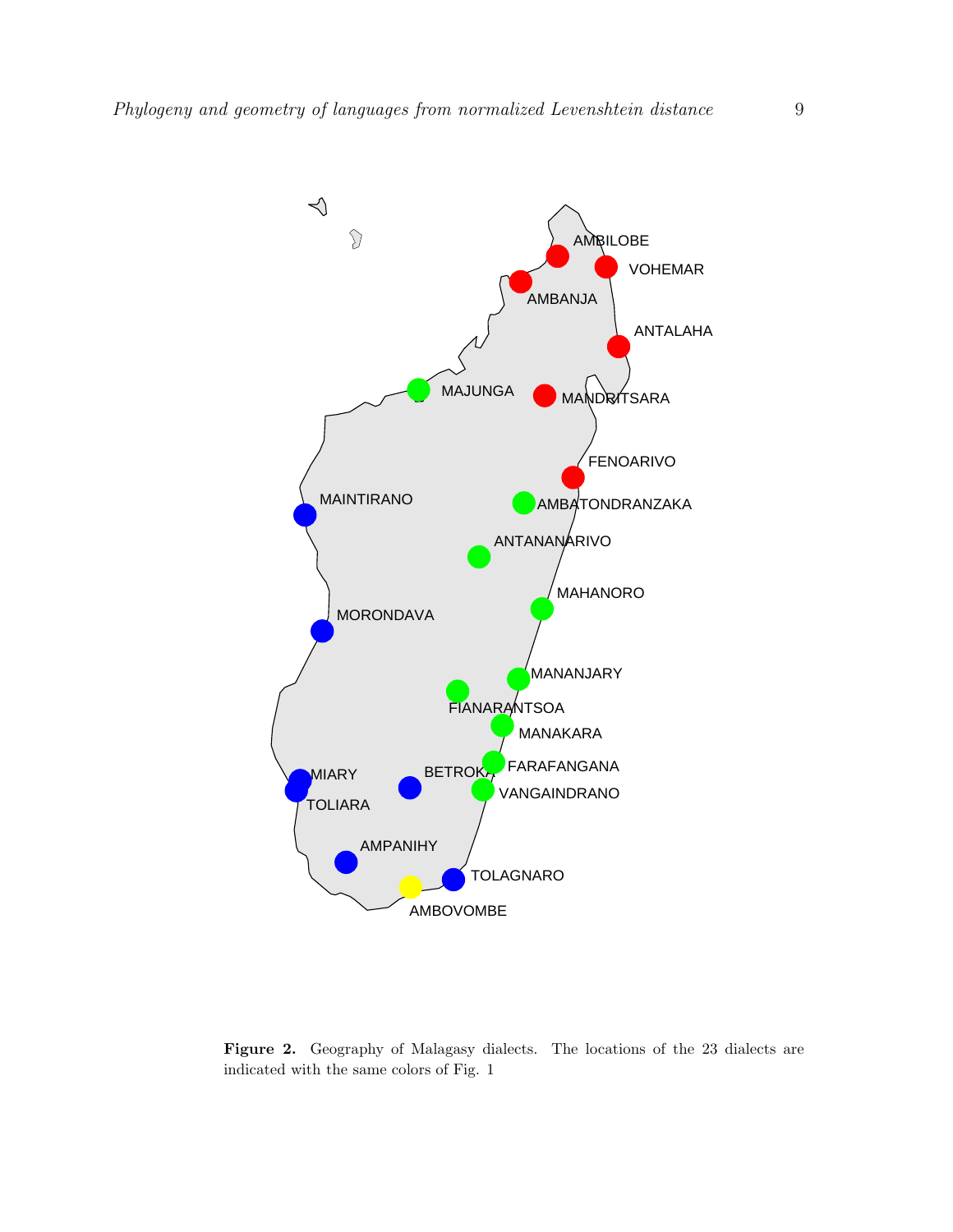

Figure 3. Geometry of Malagasy dialects  $+$  Malay (left) and Malagasy dialects  $+$ Maanyan (right). Any dialect or language is associated to a zenith angle  $\theta$  and an azimuth angle  $\varphi$ . The radial component is not plotted. The dialects are indicated with the same colors of the map in Fig. 2.